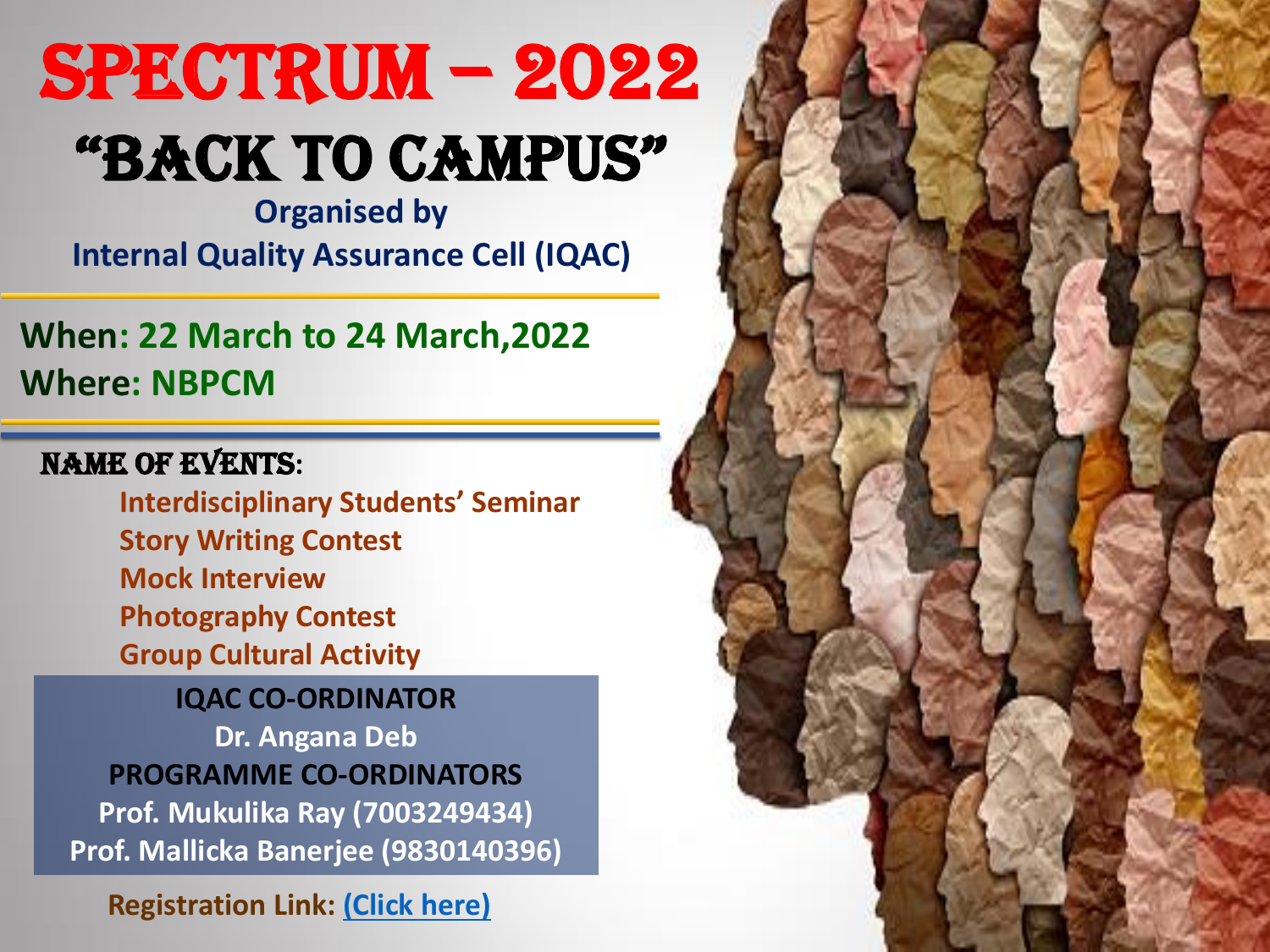## PROGRAMME SCHEDULE



#### InTerdISCIPlInAry STUdenTS' SeMInAr **Time: Day 1 ; 12 noon onwards (1st Half) Event Coordinators: Dr. Aparna Mandal (9007830627) Dr. Indrani Ghosh (8961386744)**

**Event Banner: [\(Click here\)](https://drive.google.com/file/d/1VQ-Jt0Yft2lZ9lqOKXvRnwMh75wcOrU6/view?usp=drivesdk)**

**Rules and Regulations: [\(Click here\)](https://drive.google.com/file/d/16bwPe67BhQtmyRDfMGD7Wc97mCmeFE3T/view?usp=drivesdk)**

### STORY WRITING CONTEST

**Time: Day 1; 3 pm onwards (2nd Half) Event Coordinators: Dr. Samik Sen (9875486339) Dr. Touhid Hossain (9332462030) Event Banner: [\(Click here\)](https://drive.google.com/file/d/1-FrZ2B62Y7fvzruZljy2lVZ_kzp6wyMc/view?usp=drivesdk) Rules and Regulations: [\(Click here\)](https://drive.google.com/file/d/1vg_3SRrHC0lKTNVJoX-ZOIQUQgkYr5jT/view?usp=drivesdk)**



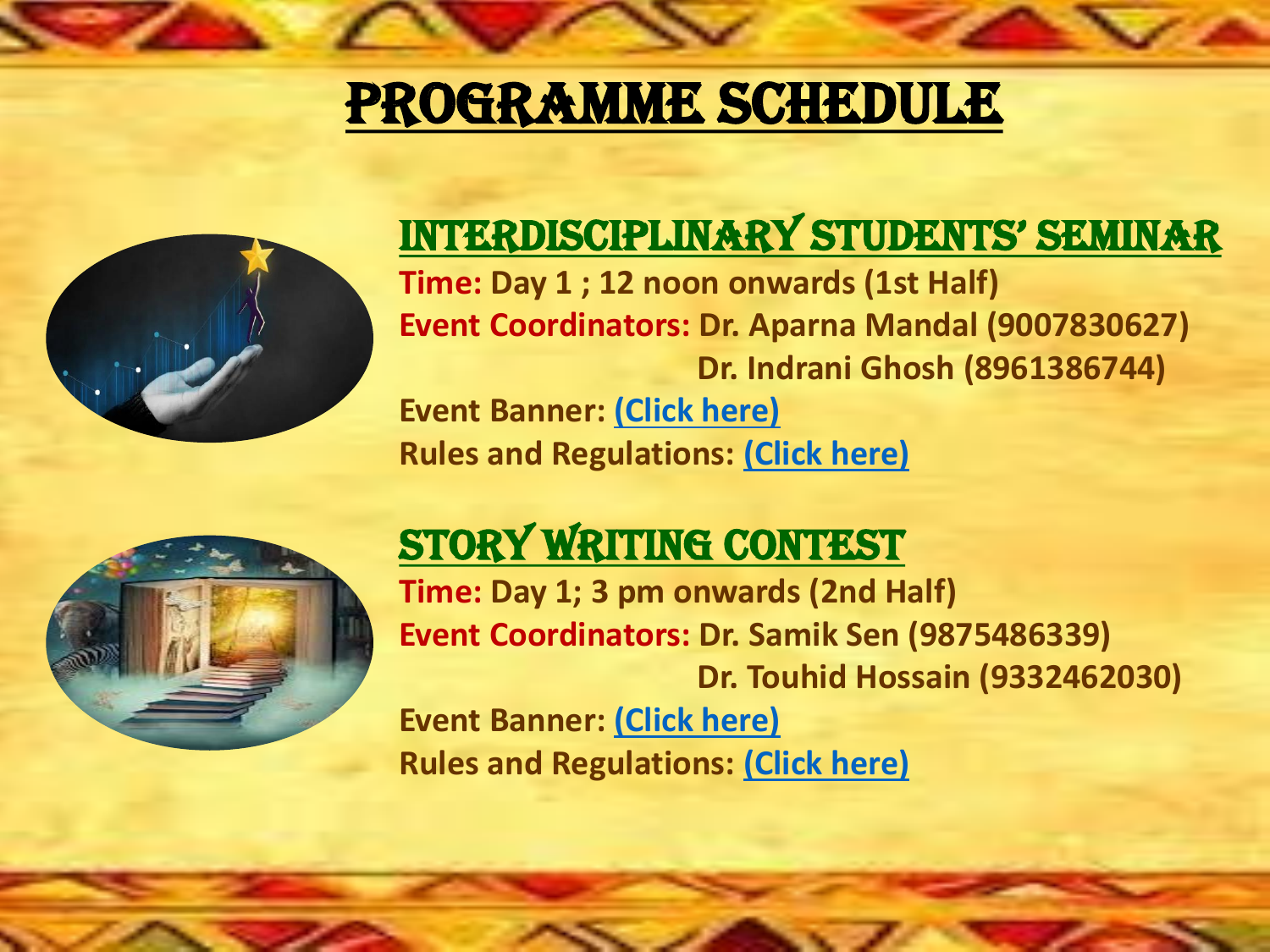# PROGRAMME SCHEDULE

#### Mock interview Competition **Time: Day 2; 12 noon onwards (1st Half) Event Coordinators: Dr. Nishan Chatterjee (9163621368) Dr. Diyali Chattaraj (9474722351)**

#### PHOTOGRAPHY CONTEST **Time: Day 2; 2 pm onwards (2nd Half) Event Coordinators: Prof. Arup Sen (9038609089) Prof. Soumen Ghosh (9903573673)**



**Event Banner: [\(Click here\)](https://drive.google.com/file/d/1BIh7Kx-GYLedHt9WRivfQbNG-iDCwlv0/view?usp=drivesdk) Rules and Regulations: [\(Click here\)](https://drive.google.com/file/d/1qTWOxhgkRs3YfdvYvrRPTUBAHk6jy3DZ/view?usp=drivesdk)**